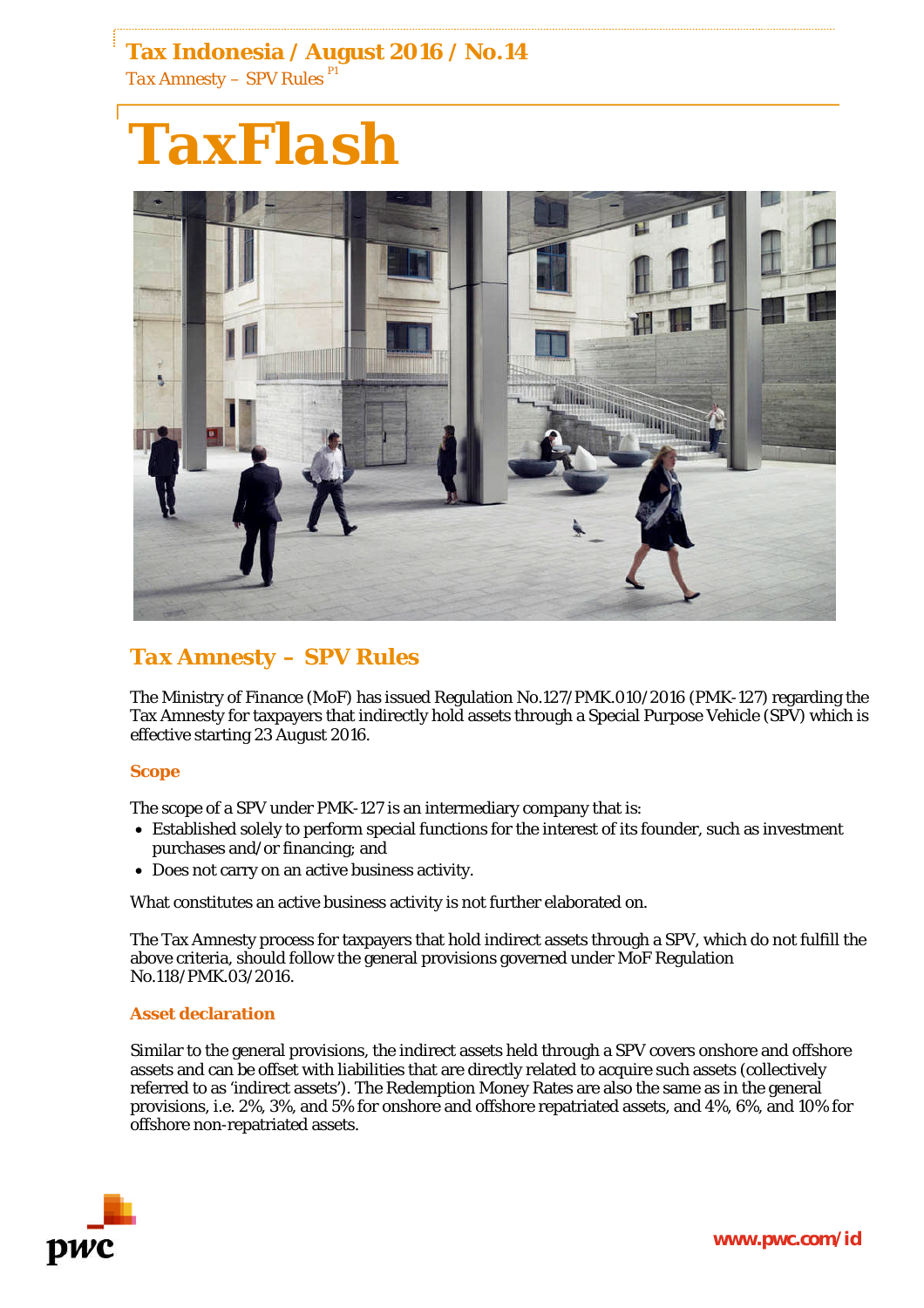# *Value to be disclosed*

Taxpayers may or may not have declared their ownership in the SPV in their tax return. In the case that:

- Taxpayers have not declared their ownership in the SPV in their tax return, then the value of the indirect assets must be declared in the full amount of those assets.
- Taxpayers have already declared their ownership in the SPV in their tax return, the value of the indirect assets must be declared in the full amount of those assets minus the value of the SPV ownership that has been declared in the tax return.

If the SPV is owned by more than one taxpayer, the value of the indirect assets is allocated to each taxpayer based on the proportion of their ownership.

### *Elimination*

If a taxpayer provides a loan to the SPV, then the loan at the taxpayer and the SPV level is eliminated.

If the taxpayer, directly or indirectly, places funds at a third party through the SPV, and that third party directly or indirectly provides a loan back to the taxpayer, then the loan value can be deducted from the funds value for the purpose of calculating the Redemption Money.

### **Implications post-declaration**

Taxpayers declaring all indirect assets held through a SPV must dismantle or relinquish ownership of the SPV by transferring the title of the assets from the SPV into the name of the taxpayer or to a legal entity in Indonesia through a title transfer process using the book value of the assets. It appears that the transfer value is different from the fair value used for declaring the previous undeclared assets.

The above legal entity must be in the form of a Limited Liability company whose shares are owned by the taxpayer.

Such title transfer must be disclosed in a Statement Letter explaining the process of the title transfer.

Similar to the general provisions, the title transfer of shares and/or land and/or building in Indonesia can be exempted from income tax if the title transfer agreement is signed by 31 December 2017.